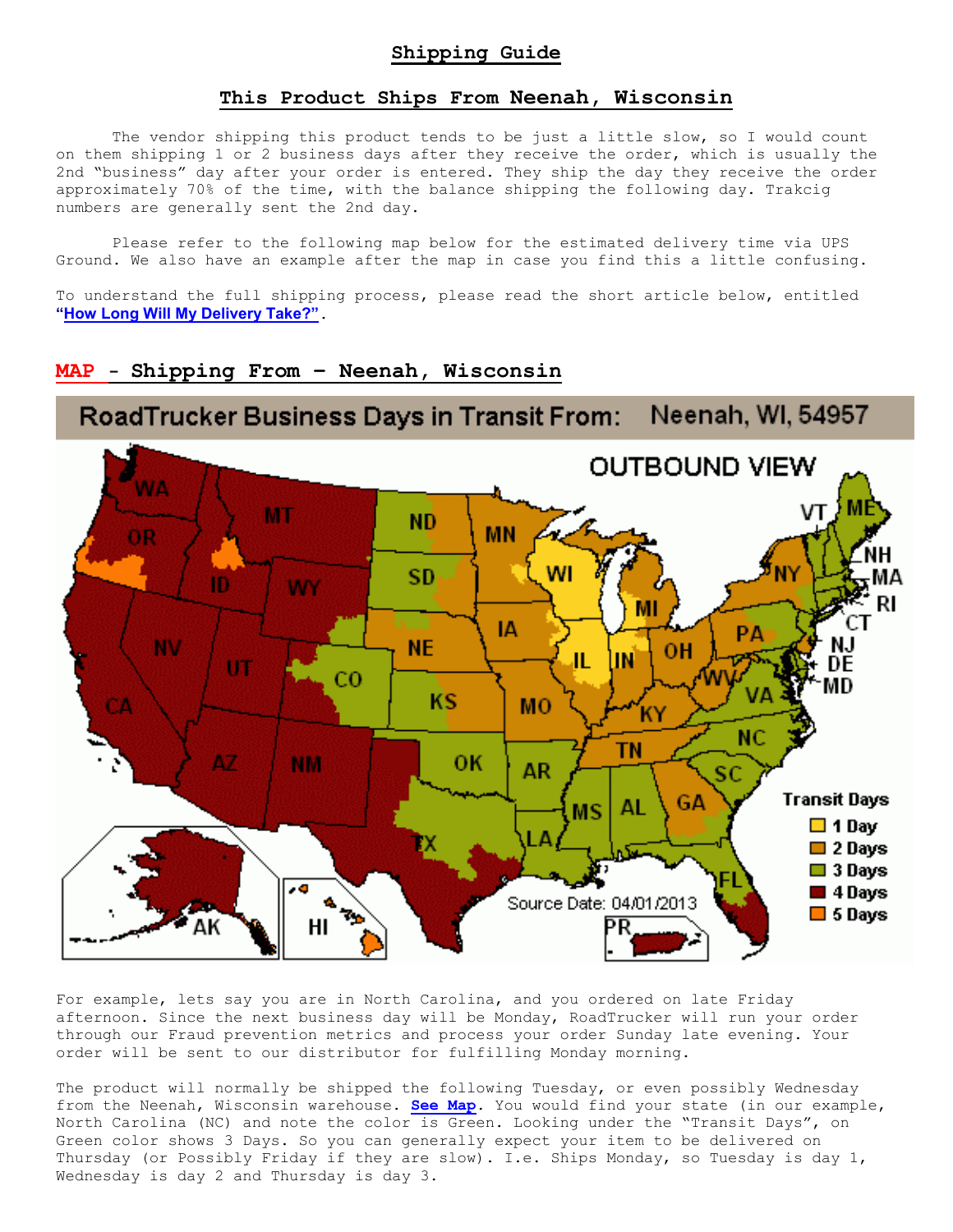## **How Long Will My Delivery Take?**

 It is important to understand that there are 2 times that make up the total time for the delivery of your purchase. The first is **Product Fulfillment** and the second is **Product Delivery.**

- 1. The time of Product fulfillment is the time is takes to get your order, process the credit card information, send it to the warehouse, waiting in the warehouse queue, pull it from the shelves (or possible manufacturing time), and put it on the delivery truck. This time usually takes anywhere from a few hours to 3 or 4 days if your order is places on Friday afternoon and has to wait until Monday (or Tuesday if a holiday). It can take as much as 2 or 3 weeks if the product has to be manufactured.
- 2. The second, product delivery time, is **what you pay for by selecting Ground or 3- Day**. This usually takes anywhere from 1 to 6 days and weekends and holidays do not count. Selecting 3-days can actually take as many as 6 days if it includes a weekend and a holiday. **What all delivery agents use is 3 working days**. **There is no such thing as Guaranteed 3-day counting the day of the order**. We have had customers enter their order on Friday and expect it on Sunday. It is unrealistic, since it will not even be shipped until Monday (if not a holiday) at the earliest and Thursday would be 3-day (if Monday ,Tuesday & Wednesday are not holidays).

We try to get every day's orders processed each night, so that most will be delivered **within 5 or 6 business days Max**, although around Christmas time we tend to get a day or two behind. During most of the year most areas can expect delivery within 2 to 5 business days (for RoadPro products), **if you order early in the day. Selecting 3-Day Shipping should get it there within 3 business days from the day the order is shipped. Please keep in mind that we cannot guarantee you a delivery date as the delivery service is not in our control**. **Please Note: Koolatron products are sent from Canada, so expect a day or 2 delay. You can help** by making sure your information is correct, so double check it and make sure you **do NOT use a P.O. Box** as the Ship To: address because we can not ship to a P.O. Box address. The **Most Common Reasons that Delay an Order** are:

- Wrong expiration date for Credit Card (Top Reason)
- Billing Address given, **does NOT match the Address your bank has on file and Bills You** for your credit card. (Make Sure this is Correct)
- Shipping Address is a P.O. Box and NOT a Physical Address.
- Alaska or Hawaii have not requested a shipping quote. We would prefer not to ship to Alaska, nor to Hawaii unless you understand the RATES ARE HIGHER!